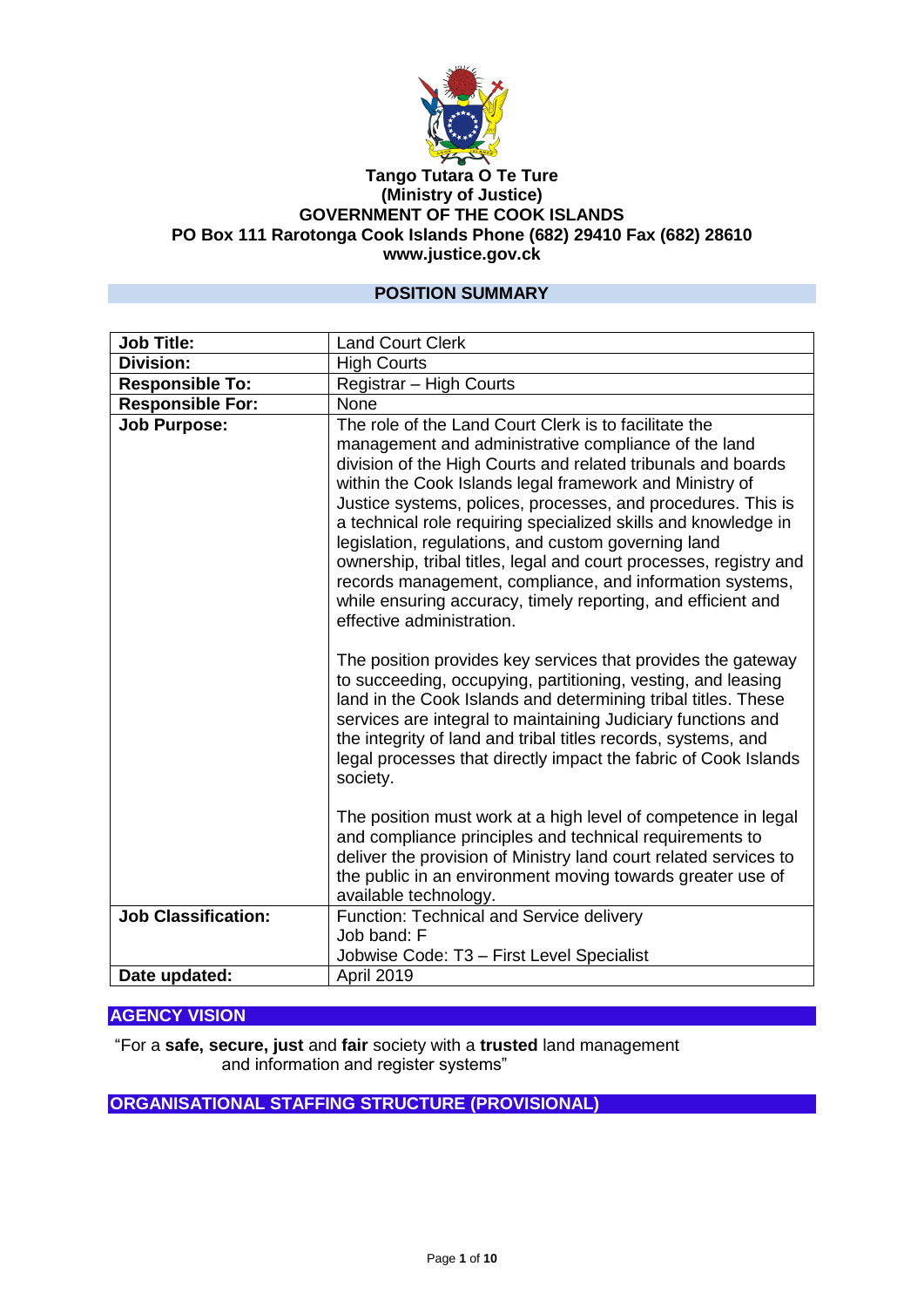

## **KEY RESULT AREAS (KRA'S)/OUTPUTS**

| KRAs for this position (maximum of 6)                                                                                                                                                                                                                                                                                                                                                                                                                                                                                                                                                                                                                                                                                                                                                                                                                                                                                                                                                                                                                                                                                                                                                                                                                          | <b>Key Performance Indicators</b><br>(use SMART principles)                                                                                                                                                                                                                                                                                                                                                                                                                                                                                                                                                                                                      |
|----------------------------------------------------------------------------------------------------------------------------------------------------------------------------------------------------------------------------------------------------------------------------------------------------------------------------------------------------------------------------------------------------------------------------------------------------------------------------------------------------------------------------------------------------------------------------------------------------------------------------------------------------------------------------------------------------------------------------------------------------------------------------------------------------------------------------------------------------------------------------------------------------------------------------------------------------------------------------------------------------------------------------------------------------------------------------------------------------------------------------------------------------------------------------------------------------------------------------------------------------------------|------------------------------------------------------------------------------------------------------------------------------------------------------------------------------------------------------------------------------------------------------------------------------------------------------------------------------------------------------------------------------------------------------------------------------------------------------------------------------------------------------------------------------------------------------------------------------------------------------------------------------------------------------------------|
| 1. Land Court Administration<br>Assist in the provision of advice and input into<br>the development, implementation, and<br>updating of policies, procedures, and manuals<br>relating to land court, tribunal, or board<br>matters.<br>Provide timely advice and information to<br>$\bullet$<br>Secretary and senior management when<br>requested, and when there are changes in<br>Ministry operations or applicable legislation,<br>regulations, and government policy.<br>Using available technology, efficiently and<br>$\bullet$<br>effectively manage land court records to<br>ensure the land court records and the registry<br>of titles are organized, updated, preserved,<br>digitized, and compliant with legislation,<br>regulations, and Ministry policies and<br>procedures.<br>Efficiently and effectively manage, review, and<br>$\bullet$<br>facilitate land applications, document filing, and<br>processes, including verifying and<br>authenticating information provided to support<br>such applications and documents (e.g. check<br>genealogies; verify birth and death certificates;<br>etc.), checking with current registry information,<br>ensuring compliance with legislation,<br>regulation, procedures and practice notes (e.g. | Ministry policies and<br>$\bullet$<br>procedures are updated<br>and consistent with<br>legislative and regulatory<br>requirements, and best<br>practices.<br>Accurate and timely<br>$\bullet$<br>advice and information is<br>provided.<br>Land court records and<br>registry of titles are<br>complete, have no errors,<br>and all applicable<br>documents have been<br>scanned and no backlog.<br>Applications, filed<br>$\bullet$<br>documents, and<br>processes are timely<br>reviewed for legislative<br>and regulatory<br>compliance, and<br>appropriately actioned.<br>Monitor compliance and<br>$\bullet$<br>ensure correct processes<br>are adhered to. |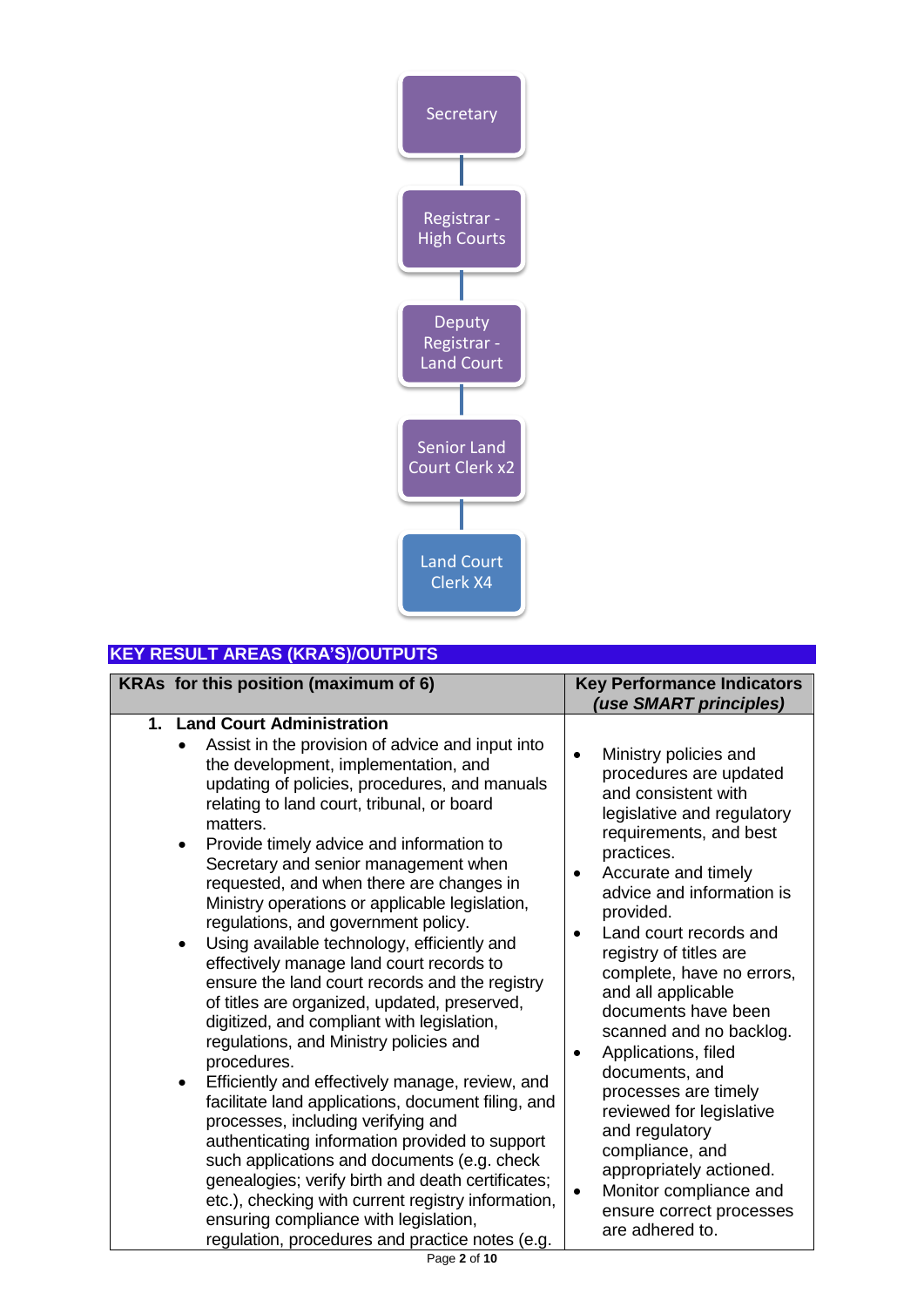| $\bullet$<br>$\bullet$<br>$\bullet$<br>$\bullet$<br>$\bullet$<br>$\bullet$<br>$\bullet$ | requirements for Adoption, interim injunction,<br>power of attorney, Succession, Lease,<br>Occupation Right, Partition, or Vesting order),<br>scheduling for court where necessary, and<br>monitoring outcomes, status, and progression<br>of such applications and documents.<br>Ensure prescribed fees are paid and receipted,<br>recorded, and trading revenue is collated and<br>timely reported within policies and procedures.<br>Assist in retrieving and preparation of land and<br>tribal title records for public enquiries and Land<br>Court hearings (including High Court, Court of<br>Appeal, Privy Council, Tribunals and Boards).<br>Monitor, manage and update relevant<br>information systems and ensure data entered,<br>and any related registries and lists, are verified<br>and accurate, maintained and secure.<br>Review and verify Court orders relating to land<br>are accurate, sealed and witnessed where<br>applicable, and compliant with legislation and<br>regulations, and assist with drafting such<br>orders where necessary.<br>Execute applicable Court orders relating to<br>land and facilitate updating the register of titles<br>accordingly while ensuring data integrity.<br>Manage the issuance of required<br>advertisements and notices, including reminder<br>notices to applicants, lawyers, and agents,<br>within legislative requirements, policy,<br>procedures, and best practices.<br>Assist in preparing and organizing, and<br>providing secretarial services and logistical<br>support for tribunal, board, and MOAO<br>meetings, when required. | $\bullet$<br>$\bullet$<br>$\bullet$<br>$\bullet$<br>$\bullet$<br>$\bullet$<br>$\bullet$<br>$\bullet$ | Appropriate fees are<br>collected, receipted,<br>recorded, and reported.<br>Land and tribal records<br>are properly prepared to<br>facilitate court hearings<br>and public enquiries within<br>agreed parameters.<br>Information systems data<br>and registries and lists are<br>accurate and kept up to<br>date.<br>Court orders are reviewed,<br>accurate and timely<br>issued.<br>Register of titles is<br>accurately and timely<br>updated to reflect Court<br>orders received.<br>Appropriate<br>advertisements and<br>notices are provided.<br>LAT hearings and MOAO<br>meetings are appropriately<br>supported when required.<br>Requests for court<br>transcripts are provided to<br>the Stenographers and<br>monitored until<br>completion. |
|-----------------------------------------------------------------------------------------|----------------------------------------------------------------------------------------------------------------------------------------------------------------------------------------------------------------------------------------------------------------------------------------------------------------------------------------------------------------------------------------------------------------------------------------------------------------------------------------------------------------------------------------------------------------------------------------------------------------------------------------------------------------------------------------------------------------------------------------------------------------------------------------------------------------------------------------------------------------------------------------------------------------------------------------------------------------------------------------------------------------------------------------------------------------------------------------------------------------------------------------------------------------------------------------------------------------------------------------------------------------------------------------------------------------------------------------------------------------------------------------------------------------------------------------------------------------------------------------------------------------------------------------------------------------------------------------------------------|------------------------------------------------------------------------------------------------------|------------------------------------------------------------------------------------------------------------------------------------------------------------------------------------------------------------------------------------------------------------------------------------------------------------------------------------------------------------------------------------------------------------------------------------------------------------------------------------------------------------------------------------------------------------------------------------------------------------------------------------------------------------------------------------------------------------------------------------------------------|
|                                                                                         | Assist in facilitating the provision of court<br>transcripts.                                                                                                                                                                                                                                                                                                                                                                                                                                                                                                                                                                                                                                                                                                                                                                                                                                                                                                                                                                                                                                                                                                                                                                                                                                                                                                                                                                                                                                                                                                                                            |                                                                                                      |                                                                                                                                                                                                                                                                                                                                                                                                                                                                                                                                                                                                                                                                                                                                                      |
| 2.                                                                                      | <b>Records and Courtroom Management</b>                                                                                                                                                                                                                                                                                                                                                                                                                                                                                                                                                                                                                                                                                                                                                                                                                                                                                                                                                                                                                                                                                                                                                                                                                                                                                                                                                                                                                                                                                                                                                                  |                                                                                                      |                                                                                                                                                                                                                                                                                                                                                                                                                                                                                                                                                                                                                                                                                                                                                      |
|                                                                                         | Manage hard copy documents so they are<br>timely and properly scanned, digitized,<br>preserved, filed, and maintained according to<br>Ministry policies and procedures.                                                                                                                                                                                                                                                                                                                                                                                                                                                                                                                                                                                                                                                                                                                                                                                                                                                                                                                                                                                                                                                                                                                                                                                                                                                                                                                                                                                                                                  |                                                                                                      | Physical records are<br>organized, cared for,<br>digitized, and properly<br>stored.                                                                                                                                                                                                                                                                                                                                                                                                                                                                                                                                                                                                                                                                  |
| ٠                                                                                       | Digital records are organized, internally<br>accessible and searchable, and configured for<br>public access in accordance with Ministry<br>policy, procedures and set parameters.                                                                                                                                                                                                                                                                                                                                                                                                                                                                                                                                                                                                                                                                                                                                                                                                                                                                                                                                                                                                                                                                                                                                                                                                                                                                                                                                                                                                                        |                                                                                                      | Digital records are<br>organized, backed up,<br>secured, complete, and<br>timely updated when                                                                                                                                                                                                                                                                                                                                                                                                                                                                                                                                                                                                                                                        |
| $\bullet$                                                                               | Undertake faxing, photocopying, scanning,<br>printing, laminating, binding, filing, distribution<br>and dissemination as required.                                                                                                                                                                                                                                                                                                                                                                                                                                                                                                                                                                                                                                                                                                                                                                                                                                                                                                                                                                                                                                                                                                                                                                                                                                                                                                                                                                                                                                                                       |                                                                                                      | necessary, and properly<br>maintained to ensure<br>referential integrity and                                                                                                                                                                                                                                                                                                                                                                                                                                                                                                                                                                                                                                                                         |
|                                                                                         | Regularly liaise with IT staff to ensure digital<br>backups of division files and records are being<br>done and are maintained.                                                                                                                                                                                                                                                                                                                                                                                                                                                                                                                                                                                                                                                                                                                                                                                                                                                                                                                                                                                                                                                                                                                                                                                                                                                                                                                                                                                                                                                                          |                                                                                                      | prevent corruption and<br>unauthorized access or<br>duplication.                                                                                                                                                                                                                                                                                                                                                                                                                                                                                                                                                                                                                                                                                     |
| $\bullet$                                                                               | Ensure management of records meets<br>legislative and regulatory requirements, and<br>best practices, and maintained in a manner to<br>facilitate quick and easy reporting and<br>appropriate access.                                                                                                                                                                                                                                                                                                                                                                                                                                                                                                                                                                                                                                                                                                                                                                                                                                                                                                                                                                                                                                                                                                                                                                                                                                                                                                                                                                                                    | $\bullet$                                                                                            | Tasks are completed<br>within set parameters.<br>Digital records are actively<br>being backed up, and<br>backups are maintained.                                                                                                                                                                                                                                                                                                                                                                                                                                                                                                                                                                                                                     |
| $\bullet$                                                                               | Prior to court hearings, organize the courtroom,<br>calibrate and check audio recording system is<br>operational, ensure appropriate courtroom                                                                                                                                                                                                                                                                                                                                                                                                                                                                                                                                                                                                                                                                                                                                                                                                                                                                                                                                                                                                                                                                                                                                                                                                                                                                                                                                                                                                                                                           | ٠                                                                                                    | Records management<br>meets requirements and<br>best practices.                                                                                                                                                                                                                                                                                                                                                                                                                                                                                                                                                                                                                                                                                      |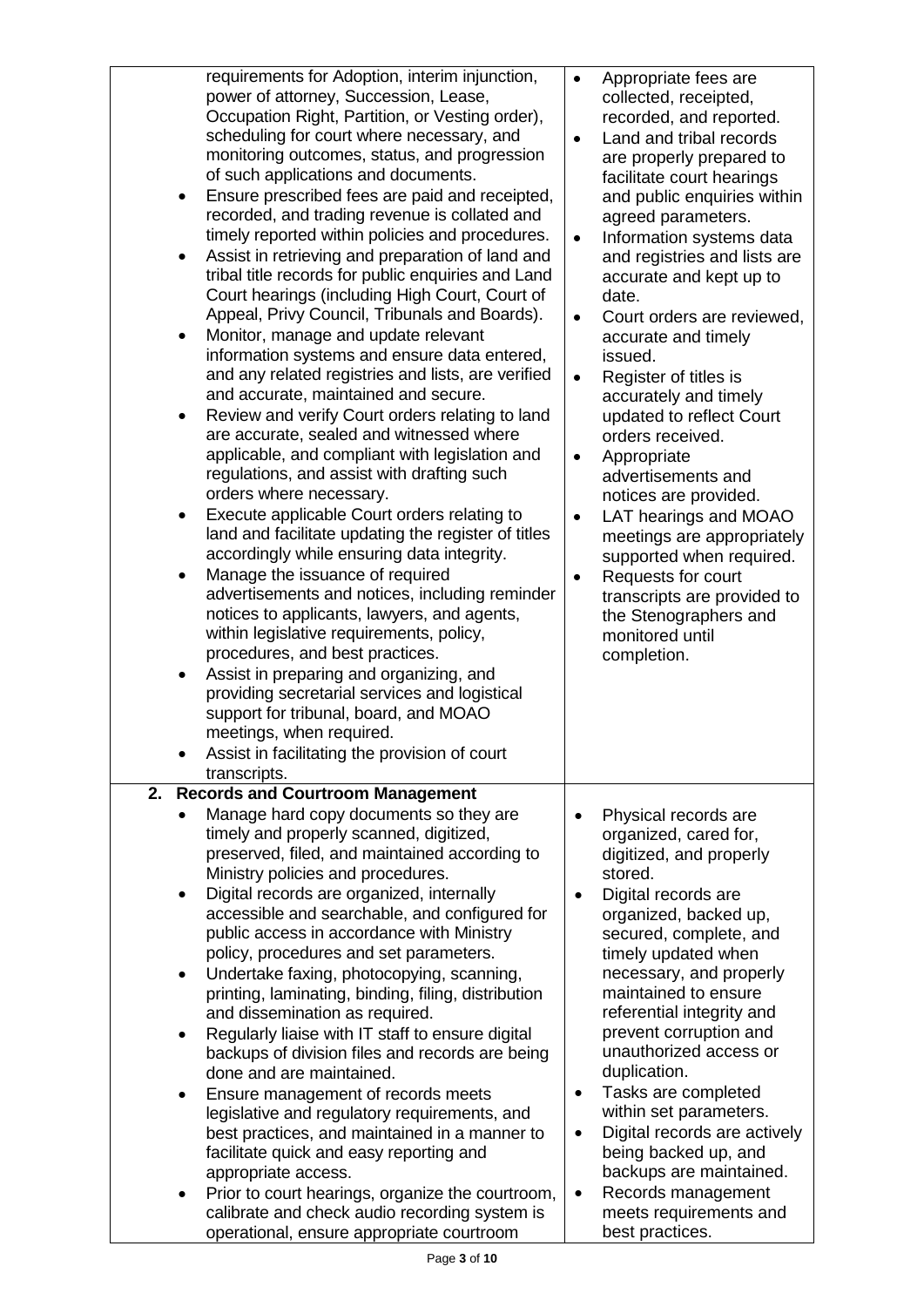| security and access (e.g. public, media, police,<br>etc.), and Judge(s) and Justice(s) of the Peace<br>have accurate and complete information<br>available relating to cases being heard.<br>Manage courtroom sessions to ensure court<br>protocol and processes are adhered to, court<br>applications are efficiently and effectively<br>managed, requested translation services are<br>available, audio recording equipment is<br>functional, and Judges and Justices of the<br>Peace are supported and secure before,<br>during, and after court hearings.<br>Ministry records and information systems are<br>accurately and timely updated after court<br>hearings, tribunals, and board meetings to<br>reflect the status and disposition of cases.<br>Assists in ensuring record storage and<br>courtroom areas are kept clean, healthy, tidy,<br>safe, secure, organized and clear of clutter,<br>within Ministry policy and procedures. | Any backlog in records<br>$\bullet$<br>management is timely<br>reported to senior<br>management and properly<br>dealt with, and any<br>indexing completed.<br>Courtroom and audio<br>equipment are prepared<br>prior to court.<br>Members of the Judiciary<br>$\bullet$<br>are safeguarded when<br>performing judicial<br>functions.<br>Courtroom processes and<br>$\bullet$<br>protocols are followed and<br>organized.<br><b>Translation services are</b><br>$\bullet$<br>available when requested<br>within set parameters.<br>Record storage and<br>courtroom areas are tidy,<br>secure, and regularly<br>cleaned in a manner to<br>maximize efficiency and<br>effectiveness of court and<br>tribunal hearings, and<br>coordinated with the<br>Janitor or HR & Asset<br>Manager. |
|-------------------------------------------------------------------------------------------------------------------------------------------------------------------------------------------------------------------------------------------------------------------------------------------------------------------------------------------------------------------------------------------------------------------------------------------------------------------------------------------------------------------------------------------------------------------------------------------------------------------------------------------------------------------------------------------------------------------------------------------------------------------------------------------------------------------------------------------------------------------------------------------------------------------------------------------------|--------------------------------------------------------------------------------------------------------------------------------------------------------------------------------------------------------------------------------------------------------------------------------------------------------------------------------------------------------------------------------------------------------------------------------------------------------------------------------------------------------------------------------------------------------------------------------------------------------------------------------------------------------------------------------------------------------------------------------------------------------------------------------------|
| <b>High Courts Division and Pa Enua</b><br>3.<br>Assist with general queries relating to services<br>provided by the High Courts division and Land<br>Administration, and facilitate accurate and<br>timely responses.<br>Assist with divisional tasks and logistical                                                                                                                                                                                                                                                                                                                                                                                                                                                                                                                                                                                                                                                                           | General enquiries relating<br>$\bullet$<br>to the High Courts division<br>are facilitated and<br>responded to.<br>Tasks are timely                                                                                                                                                                                                                                                                                                                                                                                                                                                                                                                                                                                                                                                   |
| support when required.<br>Assist in the training of divisional staff, outer<br>island staff, and other relevant persons on<br>matters relating to land court, tribunal, and<br>board matters.                                                                                                                                                                                                                                                                                                                                                                                                                                                                                                                                                                                                                                                                                                                                                   | completed within set<br>parameters.<br>Appropriate persons are<br>$\bullet$<br>trained on relevant<br>matters.                                                                                                                                                                                                                                                                                                                                                                                                                                                                                                                                                                                                                                                                       |
| Provide support and advice to, and collect data<br>from, Pa Enua staff on matters relating to land<br>court, tribunal, and board matters, and facilitate<br>processing of applications, court filings and the<br>provision of information where appropriate.                                                                                                                                                                                                                                                                                                                                                                                                                                                                                                                                                                                                                                                                                    | Pa Enua staff are provided<br>$\bullet$<br>accurate and timely advice<br>and support, and<br>appropriate data is<br>obtained.                                                                                                                                                                                                                                                                                                                                                                                                                                                                                                                                                                                                                                                        |
| Inform and consult with Secretary, HR & Asset<br>٠<br>Manager, and relevant senior manager in<br>relation to any management issue.<br>Support the Secretary and senior management<br>in resolving conflicts related to work related                                                                                                                                                                                                                                                                                                                                                                                                                                                                                                                                                                                                                                                                                                             | Secretary, HR & Asset<br>$\bullet$<br>Manager, and relevant<br>senior management are<br>provided with accurate<br>and relevant information                                                                                                                                                                                                                                                                                                                                                                                                                                                                                                                                                                                                                                           |
| issues.<br>Assist with the verification and processing of<br>landownerships for High Courts and Land<br>Administration staff.                                                                                                                                                                                                                                                                                                                                                                                                                                                                                                                                                                                                                                                                                                                                                                                                                   | and management support<br>to resolve work related<br>issues.<br>Processes regarding<br>$\bullet$<br>landownership information                                                                                                                                                                                                                                                                                                                                                                                                                                                                                                                                                                                                                                                        |
| Take on responsibilities of divisional staff in<br>their absence or vacancy where required.                                                                                                                                                                                                                                                                                                                                                                                                                                                                                                                                                                                                                                                                                                                                                                                                                                                     | is reviewed, improved<br>when possible, and<br>followed.                                                                                                                                                                                                                                                                                                                                                                                                                                                                                                                                                                                                                                                                                                                             |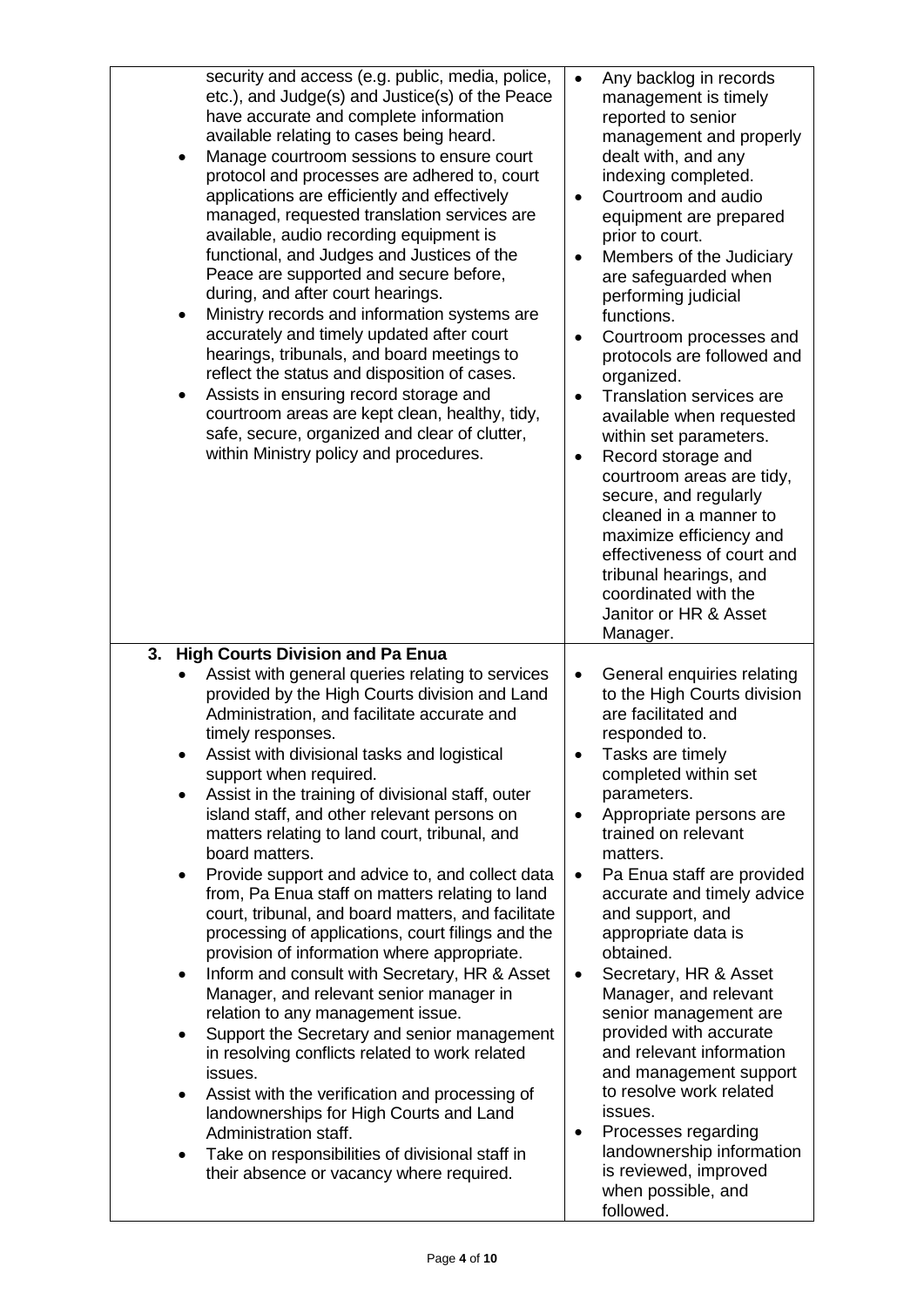|                                                                                                                                                                                                                                                                                                                                                                                                                                                                                                                                                                                                                                                                                                                                                                                                                                                                                                                                                                 | supported.                                                                                                                  | Court, tribunal, and board<br>related duties are met and<br>managed during staff<br>absence or vacancy, and<br>High Courts division is                                                                                                                                                                                                                                                                                                                                                                                                                                                                                                                              |
|-----------------------------------------------------------------------------------------------------------------------------------------------------------------------------------------------------------------------------------------------------------------------------------------------------------------------------------------------------------------------------------------------------------------------------------------------------------------------------------------------------------------------------------------------------------------------------------------------------------------------------------------------------------------------------------------------------------------------------------------------------------------------------------------------------------------------------------------------------------------------------------------------------------------------------------------------------------------|-----------------------------------------------------------------------------------------------------------------------------|---------------------------------------------------------------------------------------------------------------------------------------------------------------------------------------------------------------------------------------------------------------------------------------------------------------------------------------------------------------------------------------------------------------------------------------------------------------------------------------------------------------------------------------------------------------------------------------------------------------------------------------------------------------------|
| <b>Reporting and Compliance</b><br>4.<br>Review and verify submitted applications and<br>other documents for compliance with legislative<br>and regulatory requirements and processes.<br>Compile and submit regular accurate reports<br>on land court, tribunal, and board applications,<br>including the number and type of applications,<br>court status and outcomes, and related<br>revenue and information.<br>Assist in the development and implementation<br>$\bullet$<br>of appropriate policies and procedures, and<br>ensure compliance with legislation and<br>regulations.<br>Alert relevant senior management to<br>discrepancies, errors, and concerns.<br>Provide reports to Secretary and senior<br>$\bullet$<br>management regularly and as requested.<br>Collect daily information and statistical data for<br>$\bullet$<br>periodic reports and ministry use.<br>Assist in developing Pa Nui lists for court<br>scheduling and publication. | $\bullet$<br>$\bullet$<br>$\bullet$<br>$\bullet$<br>concerns.<br>$\bullet$<br>provided.<br>$\bullet$<br>reports.<br>agents. | Documents are timely<br>reviewed to determine<br>compliance and actioned<br>in accordance with<br>policies, procedures, and<br>legislative requirements.<br>Reports are accurate,<br>timely, and submitted at<br>least monthly, and within<br>set parameters.<br>Appropriate policies and<br>procedures are in place,<br>regularly updated, and<br>complied with.<br>Timely reporting of<br>discrepancies, errors, and<br>Requested reports are<br>accurate and timely<br>Statistical data is<br>collected, accurate,<br>complete, and collated for<br>The Pa Nui list is timely<br>and properly compiled and<br>published, with copies sent<br>to lawyers and land |
| <b>Customer Service and Risk Management</b><br>5.<br>Efficiently and effectively manage and respond<br>to local and international enquiries by phone,<br>email, or over the counter, relating to land<br>court, tribunal, or board information,<br>applications and court processes and their<br>outcomes, and any other relevant matters.<br>Ensure Ministry data and information, including<br>customer and financial information, are kept<br>secure.<br>Provide timely advice to senior management<br>regarding matters that may impact the<br>operation of Ministry services.<br>Assist in the organizing, coordination, and<br>٠<br>logistical support of all Ministry led and staff<br>related events and activities.<br>Support the implementation of Ministry Plans,<br>$\bullet$<br>policies, and procedures endorsed by the<br>Secretary.                                                                                                            | $\bullet$<br>$\bullet$<br>$\bullet$<br>$\bullet$                                                                            | <b>Enquiries are</b><br>professionally managed<br>with accurate and<br>appropriate advice, and<br>complaints and attempts<br>to resolve them are<br>documented.<br>Timely respond to<br>enquiries (including phone<br>and email) within set<br>parameters.<br>No breaches in data and<br>information security.<br>Advice to senior<br>management is accurate,<br>timely, and appropriately<br>communicated.<br>Ministry led and staff<br>related events and                                                                                                                                                                                                         |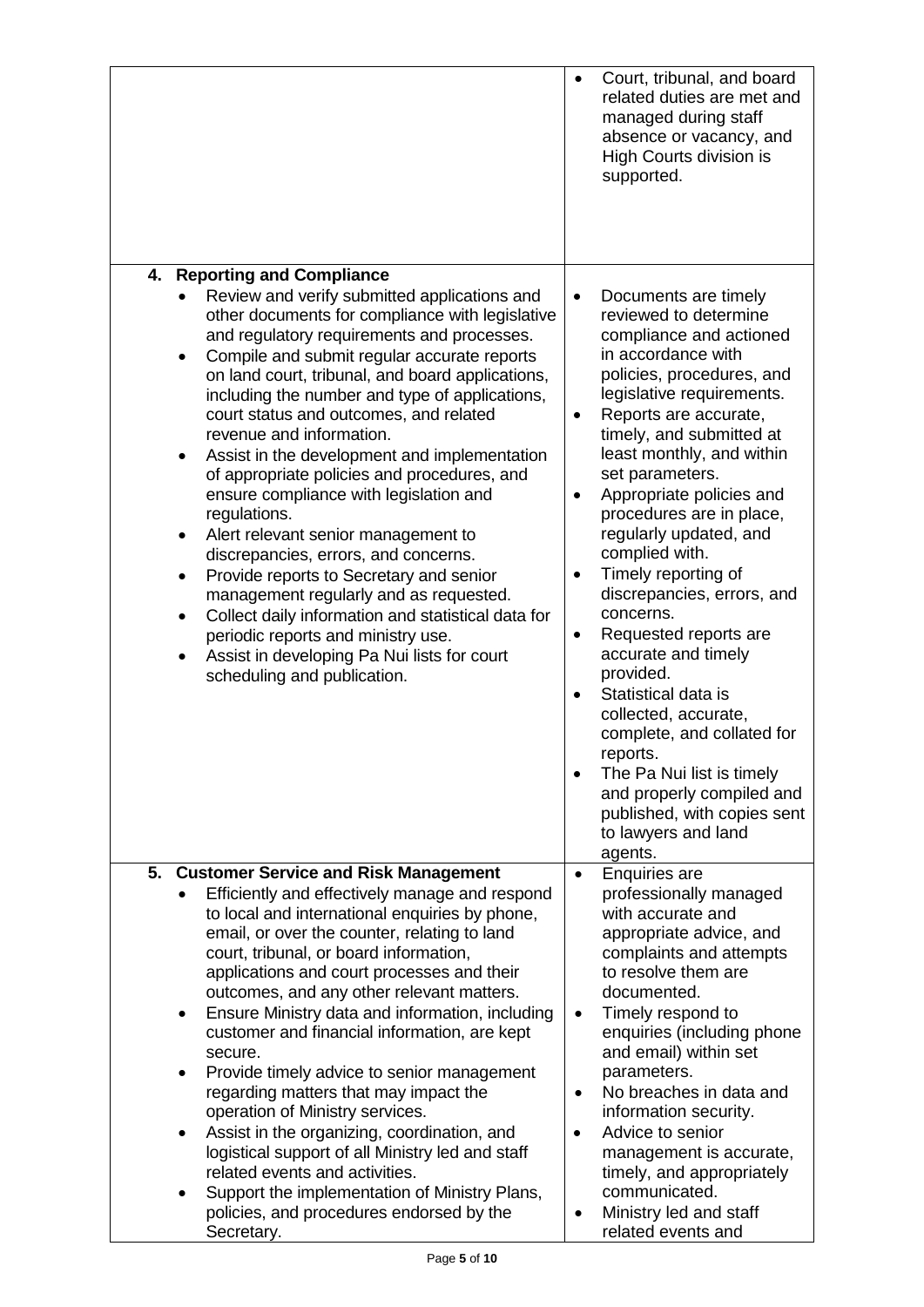| Where appropriate, educate and inform<br>customers of services and processes, and<br>facilitate appropriate access to information.                                                                                                                                                                                                                                                                                                                                                                                                                                            | activities are timely<br>organized within set<br>parameters.<br>Ministry plans, policies,<br>and procedures are<br>supported, and a<br>performance management<br>agreement is in place.<br><b>Customer Satisfaction.</b><br>Performance management<br>٠<br>agreement targets are<br>met.      |
|-------------------------------------------------------------------------------------------------------------------------------------------------------------------------------------------------------------------------------------------------------------------------------------------------------------------------------------------------------------------------------------------------------------------------------------------------------------------------------------------------------------------------------------------------------------------------------|-----------------------------------------------------------------------------------------------------------------------------------------------------------------------------------------------------------------------------------------------------------------------------------------------|
| 6. Systems Development<br>Assist in the development, implementation,<br>and improvement of IT systems that improve<br>efficiency, effectiveness, reporting,<br>management and accessibility to Ministry<br>services (e.g. online payment methods; case<br>management system; online accessibility to<br>land information) related to the High Courts<br>division.<br>Assist in community outreach programs,<br>initiatives, and events relating to High Courts<br>division.<br>Undertake any project or task assigned that is<br>reasonably expected to support the Ministry. | IT solutions are identified,<br>and implemented where<br>approved by the Secretary<br>and where resources are<br>available.<br>Community outreach<br>programs, initiatives, and<br>events are appropriately<br>supported.<br>Projects and tasks are<br>completed within agreed<br>parameters. |

### **WORK COMPLEXITY**

*Indicate most challenging problem solving duties typically undertaken (3-4 examples):* Time Management: Efficiently and effectively prioritizing and multitasking in order to timely respond to daily enquiries by email, phone, and over the counter, while ensuring proper prescribed fees are paid, applications and their determination are verified and compliant with legal requirements and court orders, records are properly managed, customers are efficiently educated on legal requirements, courtroom duties are properly performed, and reports are timely submitted. 2 Counselling customers and managing their land and tribal concerns, and assisting with advice on Ministry and Court processes. 3 Assisting in troubleshooting and resolving accessibility issues to online platforms and liaising with Ministry IT Technicians, ICT, Bluesky, and international service providers. 4 Assisting land research that necessitates the enquiry into several old and disparate legacy systems that retain errors and omissions, and physical records that may be incomplete due to lost documents or documents damaged by the old courthouse fire. 5 Negotiating the correction of records using Ministry records, processes and

procedures, consistent with applicable legislation and regulation. 6 Processing succession applications that involves a large number of landowners (e.g. One application may have 10 lands, each with over 100 landowners, resulting in the processing of over 1,000 landowner records).

### **AUTHORITY**

Authority levels expressed in terms of routine expenditure, granting loans, and recruiting and dismissing staff. (*Explain the authority if any*)

| <b>Financial</b>   | None |
|--------------------|------|
| <b>Staff</b>       | None |
| <b>Contractual</b> | None |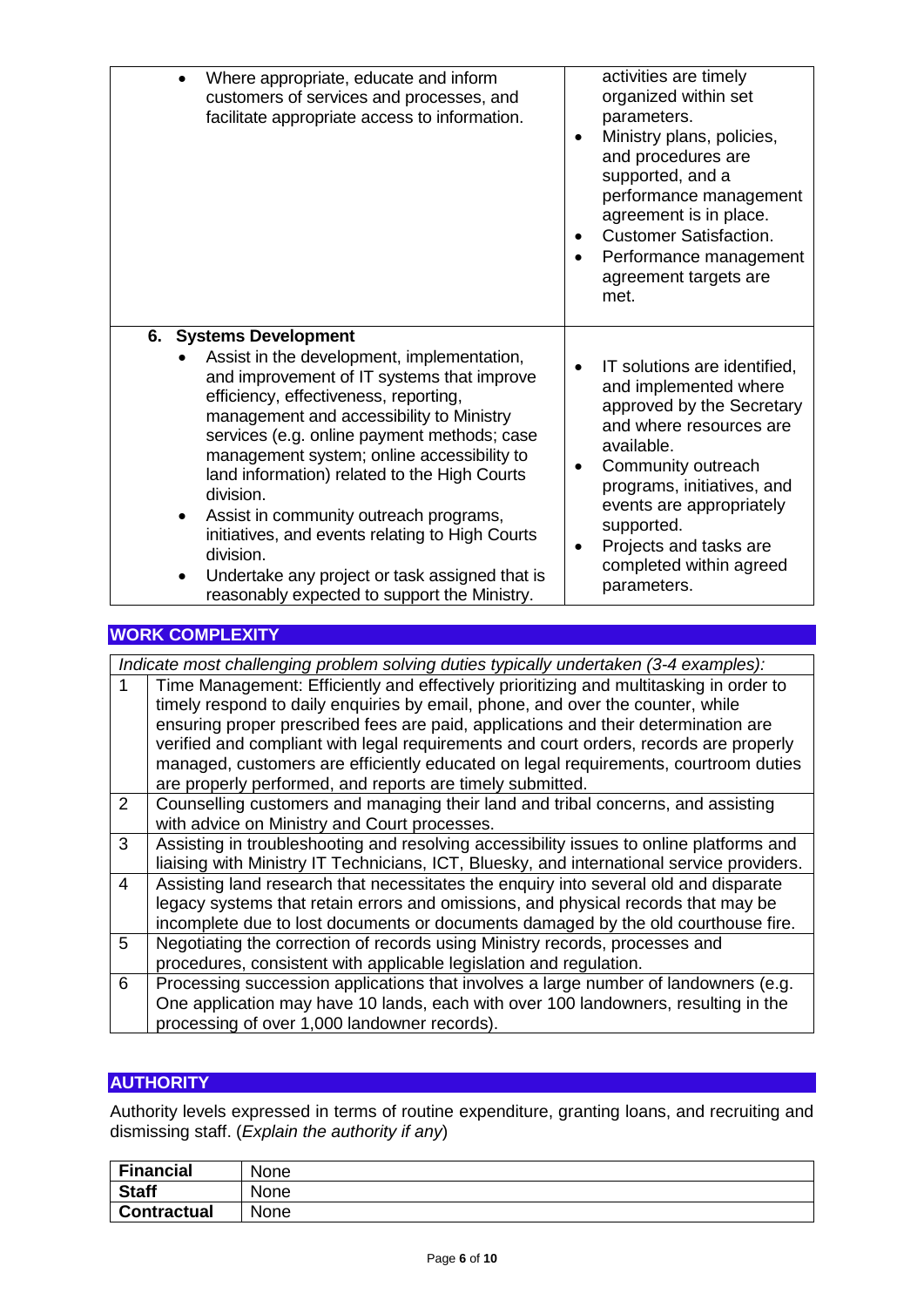# **FUNCTIONAL RELATIONSHIPS**

The requirement for human relations skills in dealing with other personnel and external contacts. *(List the external and internal types of functional relationships)*

| <b>Internal</b>                                                                                     | <b>Nature of Contact</b>                                                                                                                                                                                                                                                                                                     | <b>External</b>                                 | <b>Nature of Contact</b>                                                                                                                                                                                                                                                                      |
|-----------------------------------------------------------------------------------------------------|------------------------------------------------------------------------------------------------------------------------------------------------------------------------------------------------------------------------------------------------------------------------------------------------------------------------------|-------------------------------------------------|-----------------------------------------------------------------------------------------------------------------------------------------------------------------------------------------------------------------------------------------------------------------------------------------------|
| Secretary of<br>Justice                                                                             | Light:<br>Providing advice on any<br>activities that may impact<br>on the operations of the                                                                                                                                                                                                                                  | Service<br>Providers                            | <b>Minimal:</b><br>System support for online<br>platform(s).                                                                                                                                                                                                                                  |
| Registrar-<br>High Courts,<br>Deputy                                                                | <b>High Courts division</b><br>during the absence of the<br>senior management in the<br>division.<br>Heavy:<br>Coordinates tasks,<br>projects, and courtroom                                                                                                                                                                 | Lawyers and<br>Land agents                      | <b>Routine:</b><br>Exchanges information to<br>facilitate appropriate<br>responses to enquiries and<br>compliance with court<br>orders, and the registration<br>of instruments, deed<br>documents, and mortgages.                                                                             |
| Registrar-<br>Land Court,<br>Senior Land<br>Court Clerk,<br><b>Land Court</b><br>Clerk(s)           | and service counter<br>administration, prepares<br>and delivers reports,<br>facilitates court filings and<br>proper witnessing,<br>sealing, and any official<br>endorsements, and seeks<br>advice on complex<br>issues. Where<br>necessary, assumes<br>responsibilities of Senior<br>Land Court Clerk in<br>his/her absence. | Government<br><b>Ministries</b><br>and Agencies | <b>Routine:</b><br>Provides information to<br>facilitate other Ministries<br>and Agencies functions and<br>services (e.g. call MOAO<br>meetings to facilitate road<br>works; assist with adoption<br>applications). Assist with<br>government and<br>government facilitated<br>enquiries.     |
| Deputy<br>Registrar-<br><b>Criminal &amp; Civil</b><br>Court, Senior<br><b>Criminal &amp; Civil</b> | <b>Medium:</b><br>Assist with general<br>queries, tasks, courtroom<br>and service counter<br>administration, and                                                                                                                                                                                                             | <b>Banks</b>                                    | <b>Routine:</b><br>Facilitate registration of<br>instruments, deed<br>documents, mortgages, and<br>exchange of information.                                                                                                                                                                   |
| Court Clerk,<br><b>Criminal &amp; Civil</b><br>Court Clerk(s),<br><b>Bailiff &amp; Court</b>        | logistical support when<br>requested.                                                                                                                                                                                                                                                                                        | Media                                           | Medium:<br>Advertises required notices<br>(publication of Panui lists).                                                                                                                                                                                                                       |
| Orderly<br><b>Chief Surveyor</b><br>and survey<br>staff                                             | Heavy:<br>Exchange information to<br>facilitate land<br>applications, maps and<br>surveys, public enquiries,<br>and any related<br>instructions or court<br>orders.                                                                                                                                                          | General<br>public                               | <b>Routine:</b><br>Manages and responds to<br>enquiries, facilitates<br>research of Ministry land<br>records, provides advice,<br>training, and community<br>outreach, ensures payment<br>of prescribed fees,<br>manages land court<br>application processes and<br>facilitates OIA requests. |
| Land<br>Administration<br>staff                                                                     | Heavy:<br>Exchange information,<br>coordinates file<br>preparation, data<br>correction, and compiling<br>court hearing lists,<br>executes relevant court                                                                                                                                                                     |                                                 |                                                                                                                                                                                                                                                                                               |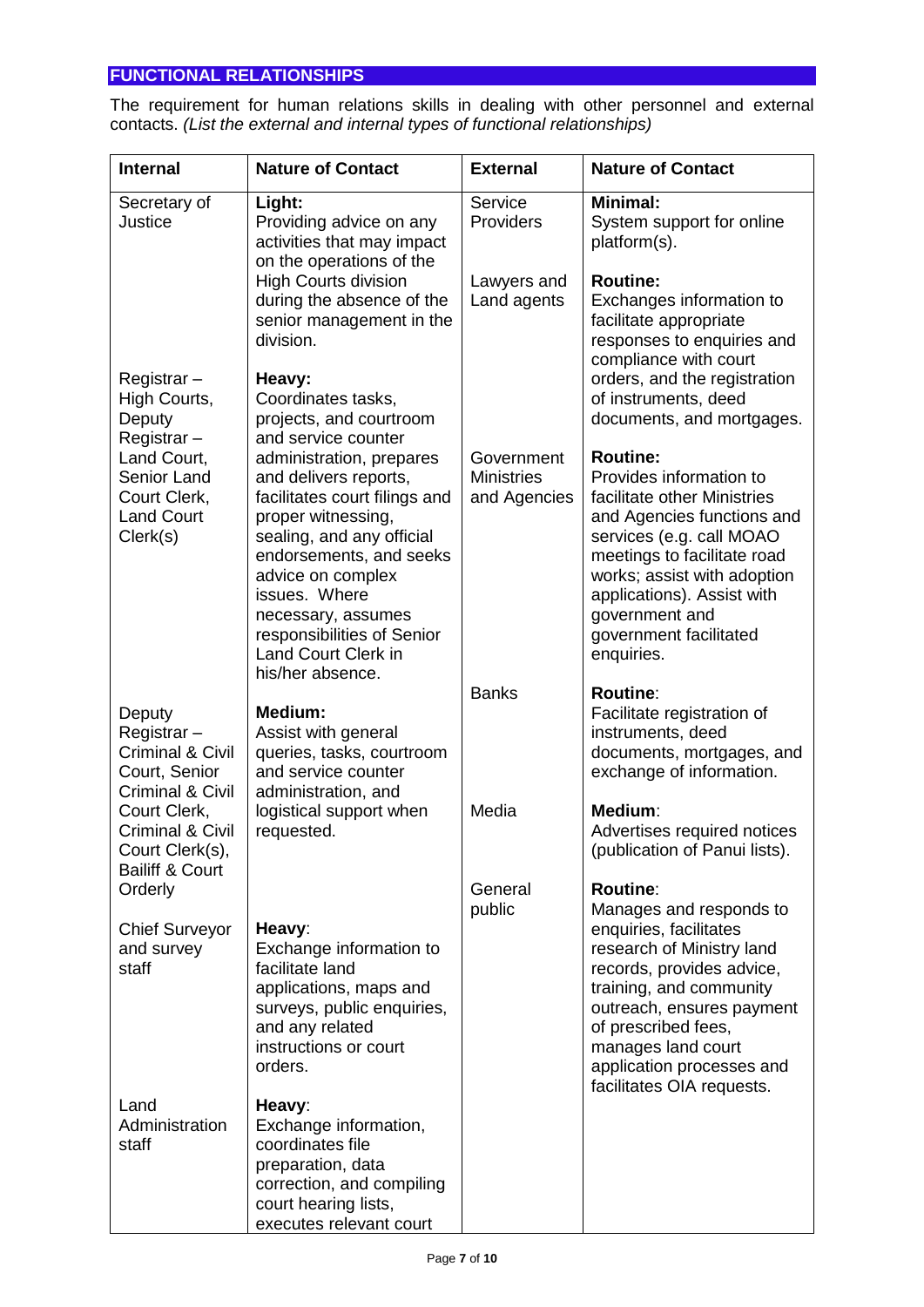|                                        | orders, and progresses<br>applications and<br>enquiries.                                                                                                                                                 |  |
|----------------------------------------|----------------------------------------------------------------------------------------------------------------------------------------------------------------------------------------------------------|--|
| Stenographers                          | Heavy:<br>Manages courtroom<br>audio recording and<br>exchanges information to<br>facilitate timely production<br>and availability of court<br>hearing transcripts.                                      |  |
| Judges and<br>Justices of the<br>Peace | Heavy:<br>Provide information<br>requested by Judiciary,<br>executes relevant court<br>orders, provides logistical<br>support, and ensures<br>court protocol, efficiency,<br>order and security.         |  |
| Lease Approval<br>Tribunal             | Heavy:<br>Schedules hearings,<br>provides information,<br>executes decisions,<br>provides logistical support<br>and secretarial services,<br>and ensures protocol,<br>efficiency, order and<br>security. |  |
| Corporate<br>Services staff            | <b>Medium:</b><br>Provides and obtains<br>information and support<br>relating to finance, IT, and<br>HR matters.                                                                                         |  |
| Janitor                                | Medium:<br>Assists in the proper<br>cleaning, maintenance,<br>and security of record<br>storage and courtroom<br>areas.                                                                                  |  |
| Pa Enua offices                        | Medium/Heavy:<br>Provides information,<br>advice, support, and<br>training to Pa Enua staff<br>related to court, tribunal,<br>and board<br>responsibilities.                                             |  |
| All Ministry staff                     | Medium:<br>Provides information and<br>assists with logistical<br>support and the<br>facilitation of Ministry<br>services. Cultivates staff<br>cohesion.                                                 |  |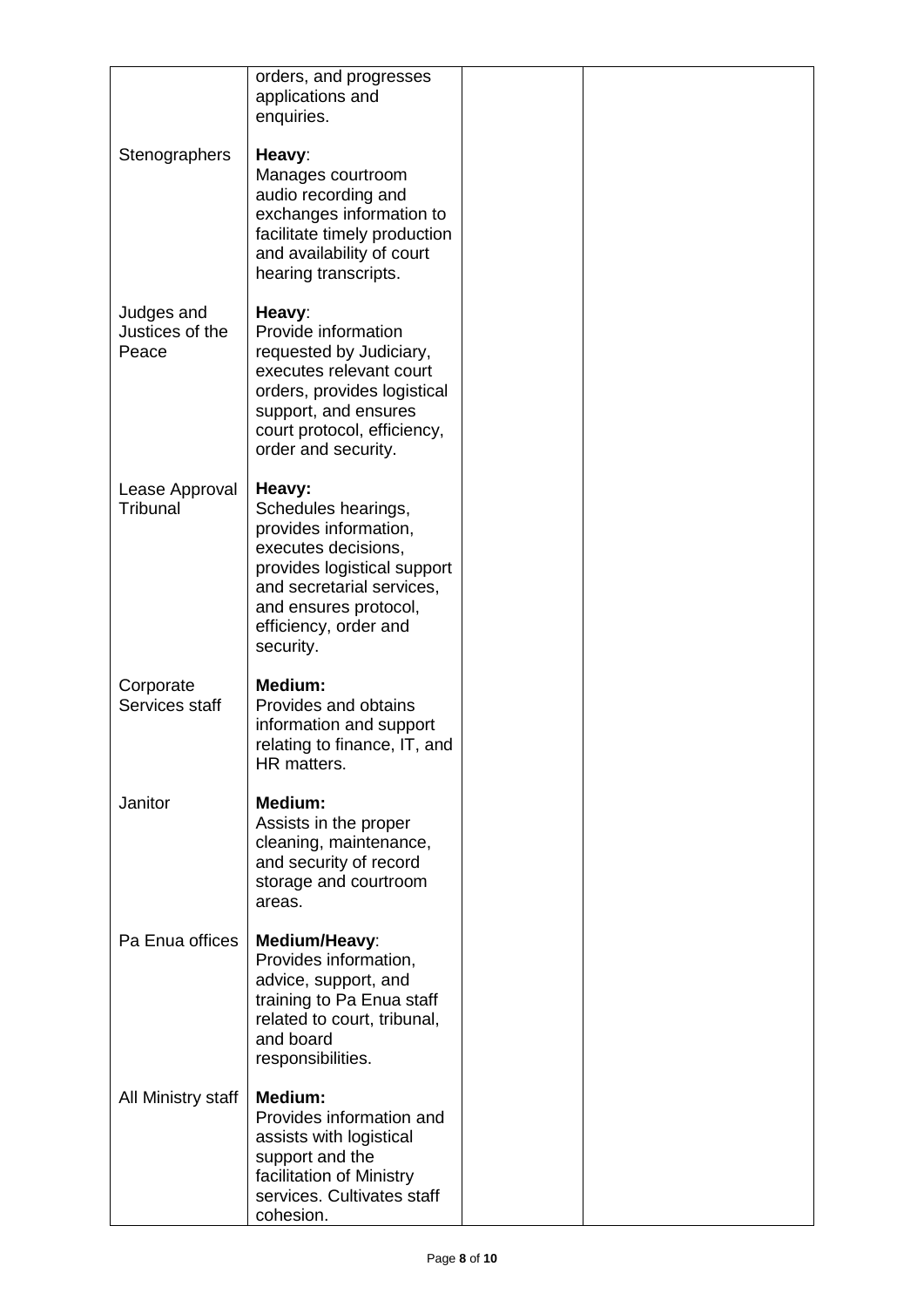### **QUALIFICATIONS**

Level of education required to perform the functions of the position. This combines formal and informal levels of training and education.

| <b>Essential: (least qualification to be</b><br>competent) | Desirable: (other qualifications for job) |
|------------------------------------------------------------|-------------------------------------------|
| A bachelor's degree, preferably in                         | • Post-graduate qualifications in law,    |
| law, information systems, political                        | information systems, political            |
| science, pacific island studies, or                        | science, pacific island studies, or       |
| management.                                                | management.                               |

### **EXPERIENCE**

The length of practical experience and nature of specialist, operational, business support or managerial familiarity required. This experience is in addition to formal education.

| Essential: (least number of years to be<br>competent) | Desirable: (target number of years you<br>are looking for) |
|-------------------------------------------------------|------------------------------------------------------------|
| $2 - 3$ years of work experience in legal,            | $4 - 5$ years of work experience in legal,                 |
| compliance, clerical, office management,              | compliance, clerical, office management,                   |
| pacific island studies, or similar role.              | pacific island studies, or similar role.                   |

### **KEY SKILLS /ATTRIBUTES/JOB SPECIFIC COMPETENCIES**

| Level of ability     |                                                                                                                                                                                                                                                                                                                                                                                                                                                                                                                                                                                                                                                                                                                                                                                                                                      |
|----------------------|--------------------------------------------------------------------------------------------------------------------------------------------------------------------------------------------------------------------------------------------------------------------------------------------------------------------------------------------------------------------------------------------------------------------------------------------------------------------------------------------------------------------------------------------------------------------------------------------------------------------------------------------------------------------------------------------------------------------------------------------------------------------------------------------------------------------------------------|
| required for the job |                                                                                                                                                                                                                                                                                                                                                                                                                                                                                                                                                                                                                                                                                                                                                                                                                                      |
| <b>Expert</b>        | Understands Ministry of Justice policies and procedures, role<br>$\bullet$<br>and functions, and committed to public service.<br>Excellent attention to detail and customer service.<br>$\bullet$<br>Communicates with clarity and vision, actively listens to others<br>$\bullet$<br>and responds with respect.<br>Takes ownership and acknowledges important outcomes of<br>$\bullet$<br>decisions.<br>Knowledge of Cook Islands court protocol, processes, and<br>$\bullet$<br>procedures.<br>Understands the workings of government.<br>$\bullet$                                                                                                                                                                                                                                                                                |
|                      | Ability to negotiate and solve problems quickly.<br>$\bullet$<br>Highly developed written and oral communication skills,<br>$\bullet$<br>preferably both English and Maori.                                                                                                                                                                                                                                                                                                                                                                                                                                                                                                                                                                                                                                                          |
| <b>Advanced</b>      | Knowledge of the Cook Islands Act 1915 relating to court<br>$\bullet$<br>orders, land and adoptions (especially sections 389 and 492),<br>Part IV of the Constitution, Unit Titles Act 2005, Land<br>(Facilitation of Dealings) Act 1970, Leases Restrictions Act<br>1976, Judicature Act 1980-81, Code of Civil Procedure of the<br>High Court Act 1981, Evidence Act 1968, Justices of the<br>Peace Act 2017, and any related amendments, legislation,<br>and regulations.<br>Models high level of accuracy, professionalism, and<br>٠<br>dedication to high performance and ethical behaviour.<br>Ability to work in harmony with conflicting perspectives and<br>$\bullet$<br>diverse activities in a large organization.<br>Ability to prioritize and multitask, and work both independently<br>$\bullet$<br>and cooperatively. |
| Working              | Knowledge of tribal titles in the Cook Islands and the House of<br>$\bullet$<br>Ariki.<br>Knowledge of bench book and manuals relevant to court<br>$\bullet$<br>operation.                                                                                                                                                                                                                                                                                                                                                                                                                                                                                                                                                                                                                                                           |
|                      | Knowledge of processes and procedures relating to<br>$\bullet$<br>administration of land and titles registry, and survey.                                                                                                                                                                                                                                                                                                                                                                                                                                                                                                                                                                                                                                                                                                            |